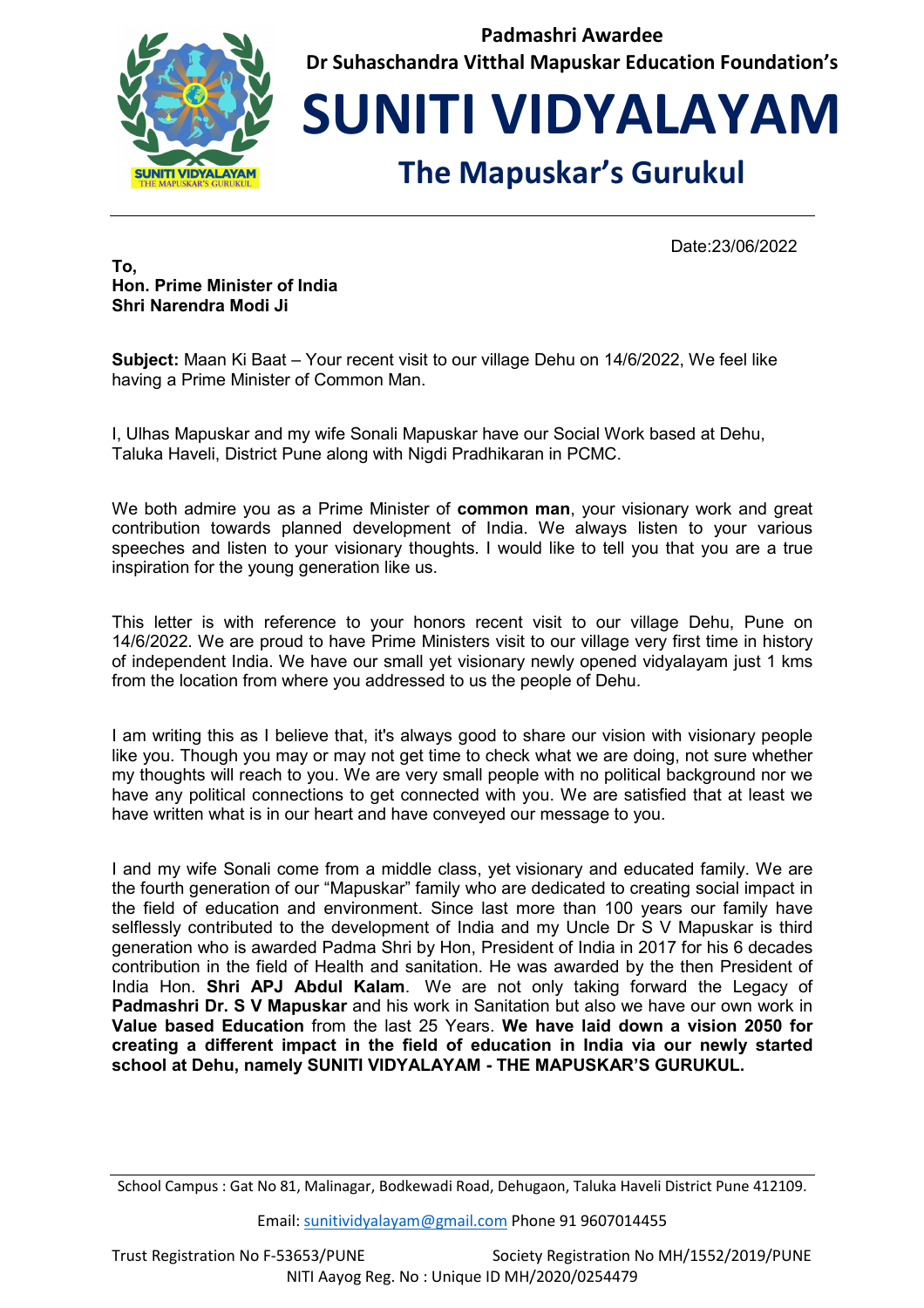We understand that when you have a big vision, a perspective to look beyond the horizons, you face challenges and many times from your near and dear people itself. Overcoming these challenges and doing something for the society is really a great satisfaction. We are sure you must have also faced such a similar kind of situation while doing visionary work in India.

In our country there may be many small middle class yet visionary people like us, who don't want any financial, physical help, but really require some motivation and guidance from other visionary leaders. This small appreciation and little but important guidance gives support and willpower to stand out in this mediocre world.

World analysis shows that less than 5% of people are visionary in this world and one of them is you. To make a place in the top 5% of the world population requires tremendous efforts, resilience, patience and determination.

We are a very small institution yet we are growing with a big vision and thinking beyond the horizons. We don't know whether some day you may visit our small institution or not. But one day we will really grow big and would like to have your visit once in lifetime whenever you are scheduled to visit Pune, to motivate us for what we are doing in the field of education and environment. Don't know if we could get 5 minutes of your busy schedule so that we can meet someday. We will be grateful to meet you in person someday. It will really motivate us for whatever we are doing in this society.

Whatever positions you have worked for, you have the vision to make the journey impactful. This skill comes from inside and the learning and teachings of various values and morals which we are taught when we are small. **For the last 25 years we have been developing children not only in academics but also inculcating values and morals in them so as to bring up children as good human beings and citizens of national importance.**

In this world where near and dear ones oppose and laugh at your vision and the outsiders supporting your vision, it's challenging. But the people who are determined to see beyond the horizons, who think differently do it overcoming everything.

Attached is a profile of our NGO which describes our ideology, why we are into education and our vision document 2050 for the next 30 years.

Appreciating an already successful person for his achievement is no doubt required but appreciation is also required along with important guidance to such persons who are on the way to create something different and they are facing challenges from society.